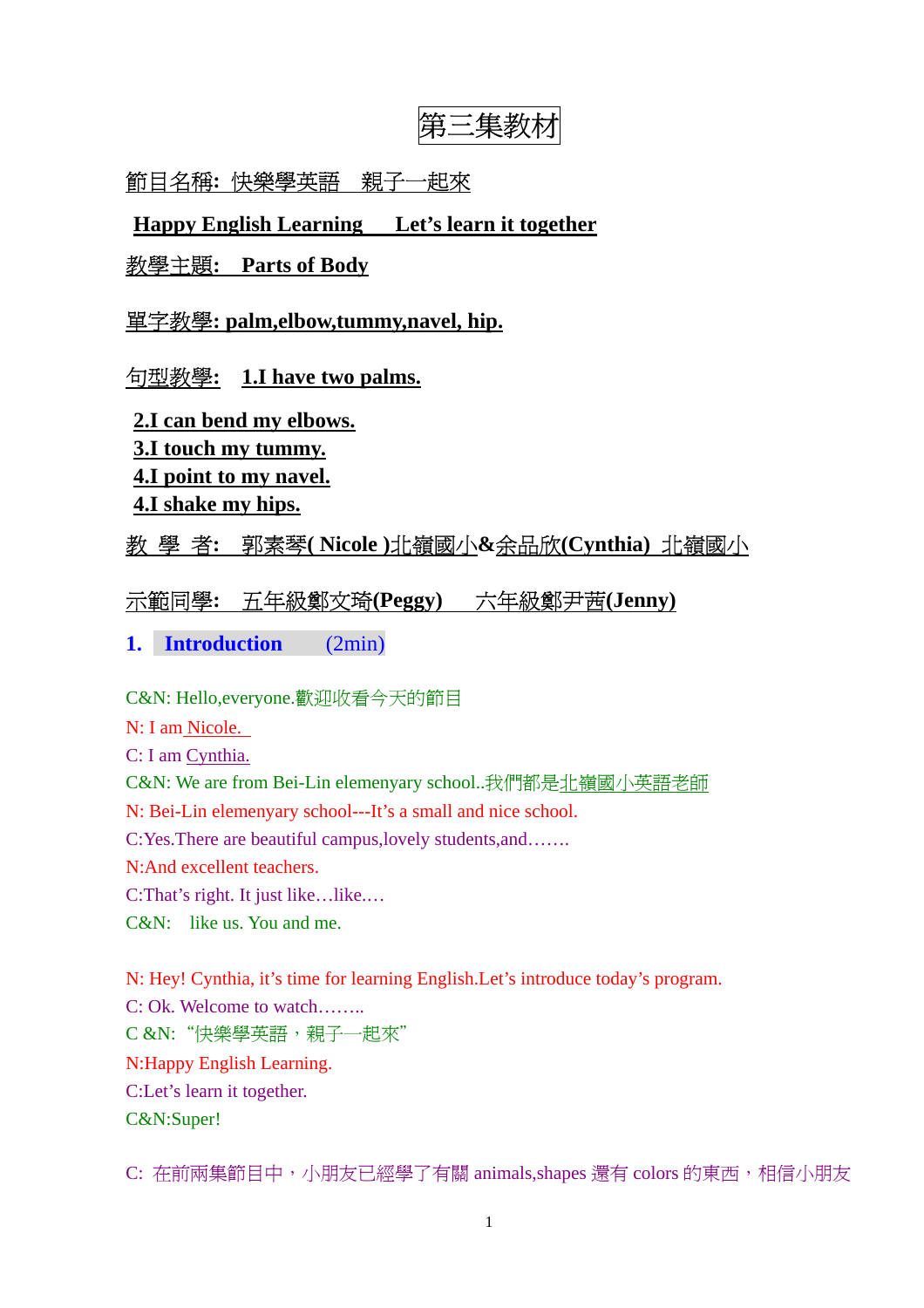#### 你們一定都還記得吧?

N:是的,小朋友只要你們準時收看節目並且認真學習,你會發現學英語是很 happy 的喔! C:Hi! Nicole!What's the topic of today?那麼今天的主題是什麼啊?

## N:Oh!Today's topic is parts of body.

C:嗯!相信很多小朋友都已經知道如何將臉上的部位用英語說出來.例如…

## N: 眼睛---eye

C: 鼻子---nose

- N: 耳朵---ear
- C: 嘴巴---mouth

N:是的,但是今天 Nicole 老師還有 Cynthia 老師將要教小朋友一些其他的部位如何用英語 說出來喔!

C:Wow !It's must be very interesting!小朋友要認真收看喔!

C&N: Here we go!

### ---------------------------------------------------------------------------------------------------

# **2. Body**

 **(1) Part A---**歌曲Head and Shoulders

Head,and Shoulders, Knees and Toes, Knees and Toes, Head, and Shoulders, Knees and Toes, Knees and Toes, Eyes and Ears and Mouth and Nose, Head, and Shoulders, Knees and Toes, Knees and Toes,

- P: It's so easy& funny! 唱完這首英語歌曲也學會說英語了
- J: That's right! 在這首歌曲中我們很快的學會了Head頭
- P: Shoulders肩膀
- J: Knees膝蓋
- P: And toes腳趾頭
- J: It's really easy and funny,but I want to learn more .我還想學更多更多呢!
- P: Me too.There are many other parts of body but we don't know how to say in English. 還有一些身體部位不知該如何用英語說出來
- J: Don't worry!聽說在今天的節目中就有介紹喔!

P:Wow!It's wonderful!Let's learn with Nicole 老師 and Cynthia 老師

P&J: OK.Let's go!

# **(2) Part B** 單字教學**( palm,elbow,tummy,navel,hip ) — 10min**

- N: Cynthia,did you ever see an animal.It has a big mouth,2 round noses,3 small eyes and 4 long ears.
- C:Wait wait! What did you say? Nicole! One more time please.Let me show it out.
- N: Ok.Listen! It has a big mouth.

C: A big mouth ! and……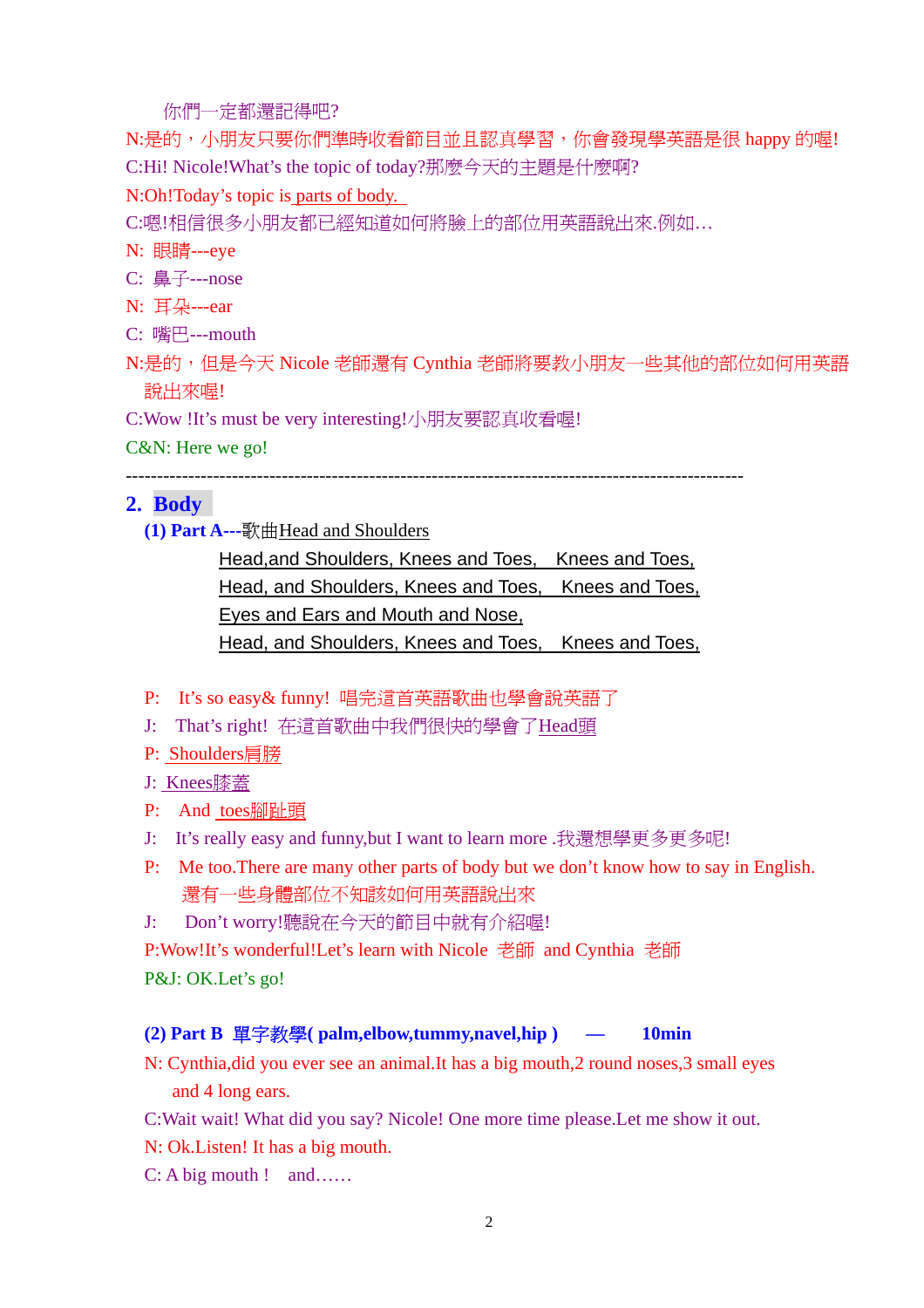N: And 2 round noses.

C: 2 round noses! OK, 1 nose, 2 noses. and...

N: And 3 small eyes.

C: 3 small eyes! OK,1 small eye, 2 small eyes, 3small eyes.and…

N: And 4 long ears.

C: 4 long ears.OK,1 long ear ,2 long ears,3 long ears and 4 long ears .

C: Isn't that a monster? It scared me. I don't like it.

N: Ha!Ha!Ha! I'm kidding! And I have never seen it.How about try another one?

C: Ok. Please.

N: There is a small mouth .

C: A small mouth . and…

N: And a cute nose.

C: A cute nose. and…

N: And 2 big eyes.

C: 2 big eyes. One,two, and…

N: And 2 lovely ears.

C: 2 lovely ears.one,two.

C: Wow !what a beautiful girl! I love it.

N: Yes,I love it,too. Then ,let's introduce today's vocabulary----other parts of body. The first one is palm(手掌) p-a-l-m, palm. palm.

C: The second one is elbow(手肘) e-l-b-o-w, elbow. elbow.

N: The third one is tummy( $#$  $\neq$ ) t-u-m-m-y,tummy.tummy.

C: The fourth one is navel(肚臍眼兒n-a-v-e-l,navel.navel.

N: The last one is hip(臀部) h-i-p,hip.hip.

C: 嗯!真的很有趣又很實用ㄝ!Let's review them again.

N: palm(手掌 p-a-l-m, palm. palm

C: elbow(手肘) e-l-b-o-w, elbow. elbow. $\sim$ 

N: tummy(肚子) t-u-m-m-y,tummy.tummy.

C:navel(肚臍眼兒) n-a-v-e-l,navel.navel.

N:hip(臀部) h-i-p,hip.hip.

C: Is it interesting? Hope all of you are learning English happily.

N: Yes.I hope so .

C:Nicole!Would you please show me your palm?

N:Yes,here

I have two palms .It's my right palm and it's my left palm.

C:Would you please show me your elbow?

N:Yes,here

I have two elbows .and I can bend .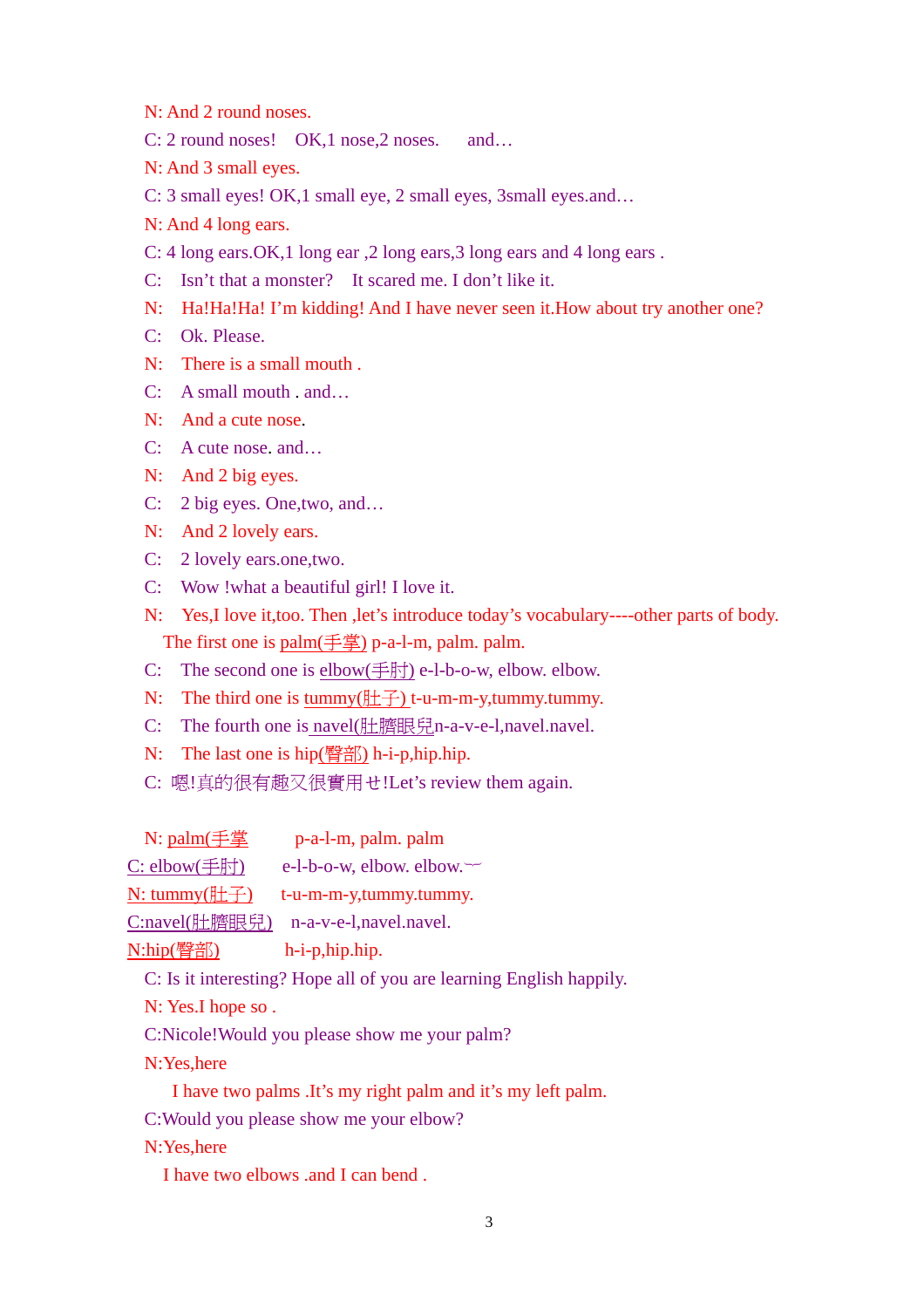C:Would you please show me your tummy? N:Yes,here. It's a big and round tummy. C:Where is your navel? N:Here. C:Ha!Ha! And ,where are your hips? N:Here. C: Yes.Really! N:Hey!You are so mean. C:Just kidding.接下來我們利用啞吧拳的遊戲來狀小朋友一起複習今天所學的單字吧! N:小朋友,在家裡你也可以和 Daddy, Mommy 一起來學習喔!

**N&C: Paper, scissors, stone.**

**N: Cynthia!You lost , so let me guess your answer.** 

**C: OK!** 

**N&C: tummy,tummy,…….palms.** 

**N: HA!HA!I got your answer.so I can get one color pen.Red!I like red.** 

**C: Oh!Red color pen!**

 **tummy,tummy,…..elbows** 

 **tummy,tummy,…..tummy** 

 **tummy,tummy,…..navel** 

 **tummy,tummy,…..hips** 

**N: Poor Cynthia! Now I own all the color pens.I'm happy!** 

 **C:Oh! I'm sad !** 

**(3) PartC** 句型教學 **-- -5min** 

 N: 學習英語的方法很多,有歌唱、遊戲 、比賽等等,今天我們要教小朋友 用 chant--- 韻文方式來學習

C: 很有趣唷!請跟我們一起來練習!

N&C: Let's go!

N: Palm ,palm ,I have two.

C: Palm ,palm ,I have two.

N: Elbow, elbow ,I can bend.

- C: Elbow, elbow ,I can bend.
- N: Tummy, tummy, I can touch.
- C: Tummy,tummy,I can touch.
- N: Navel, navel, point to it.
- C: Navel, navel, point to it .
- N: Shake my hips & give me five.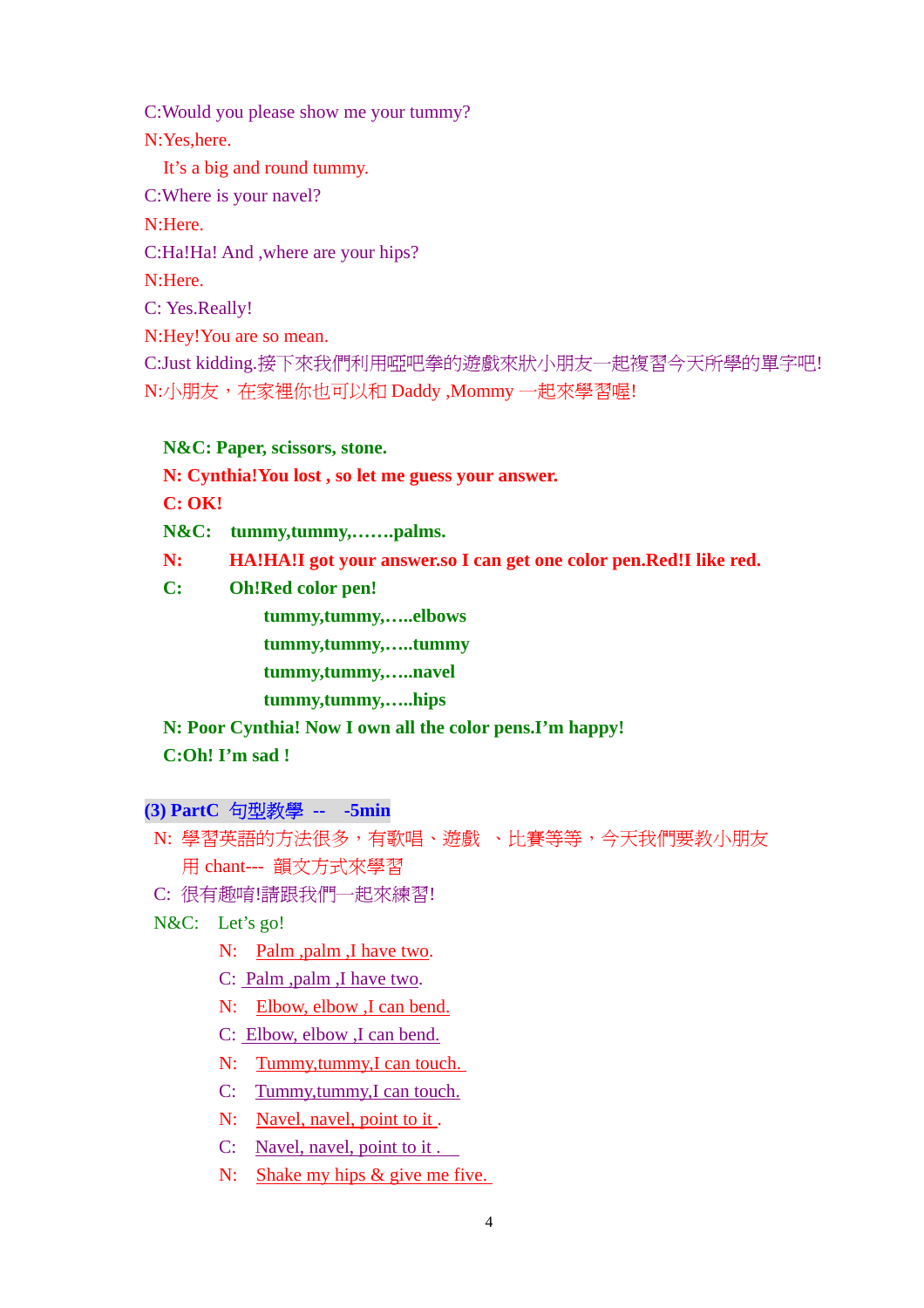C: Shake my hips & give me five.

N: Now let's read together.

C: OK! 1,2,3,4

C&N: Palm ,palm ,I have two. Elbow, elbow ,I can bend. Tummy,tummy,I can touch. Navel, navel, point to it Shake my hips & give me five.

Come on , everybody, 大家一起來! Try again, try again.

C&N: Palm ,palm ,I have two. Elbow, elbow ,I can bend. Tummy,tummy,I can touch. Navel, navel, point to it Shake my hips & give me five.

> C: 小朋友,好玩吧?把這段 chant 背起來和 Daddy, Mommy 一起學習好嗎? N: 現在我們請 Peggy 和 Jenny 兩位小朋友一起來作示範,Here we go!

N: 1, 2, 3, 4: Palm ,palm ,I have two. Elbow, elbow ,I can bend. Tummy,tummy,I can touch. Navel, navel, point to it

Shake my hips & give me five.

Come on, everybody, 大家一起來! Try again, try again.

Palm ,palm ,I have two.

Elbow, elbow ,I can bend.

Tummy,tummy,I can touch.

Navel, navel, point to it

Shake my hips & give me five.

N: So wonderful!Peggy,Jenny .You did a good job! P&J: Thank you , Nicole.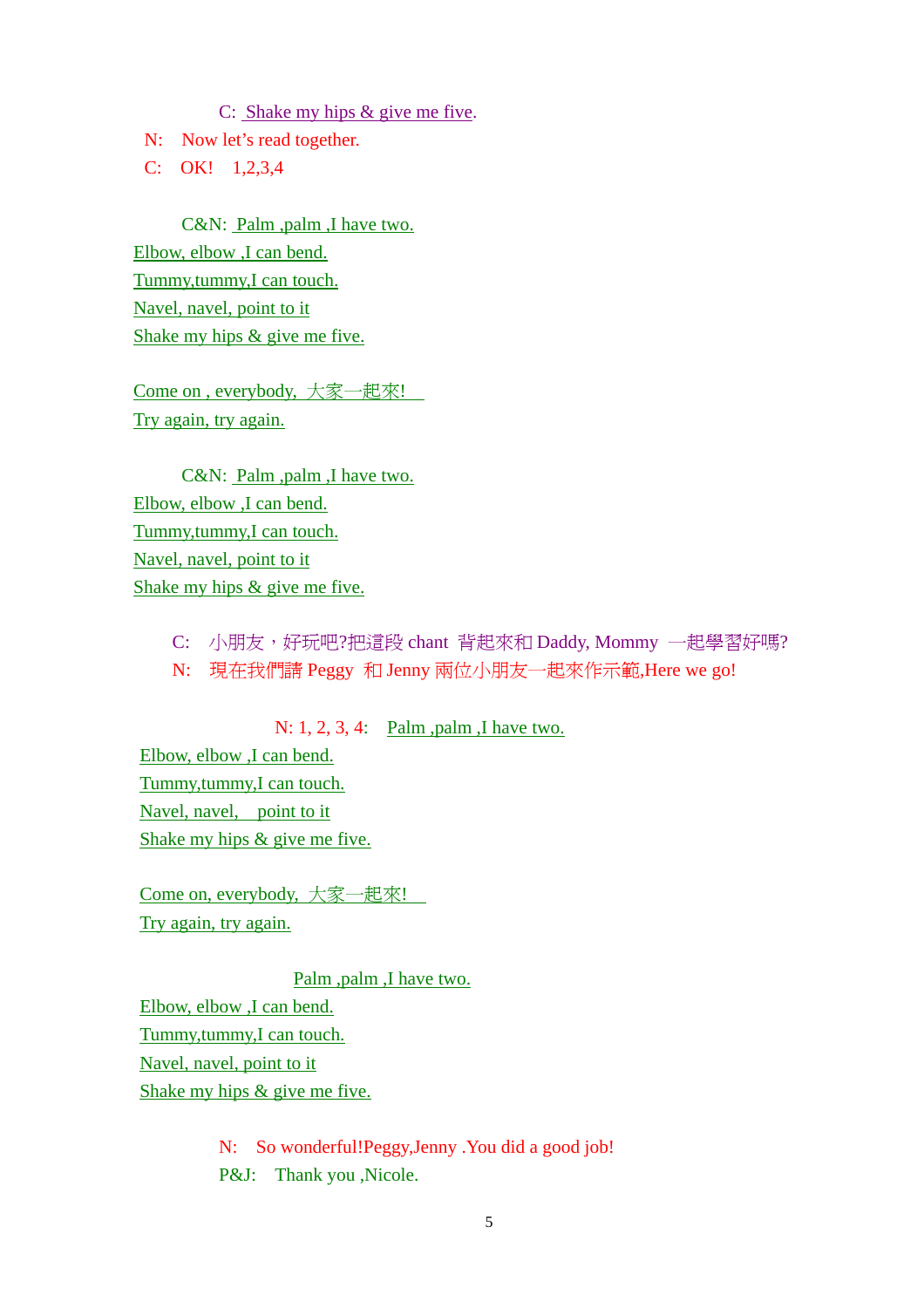C: Yes,both of you are smart girls.

P&J: Thank you , Cynthia.

N:電視機前的小朋友,你們在家也可以和 Daddy, Mommy 一起這樣學習喔! C:這是跟孩子一起學習英語的好方法,也可以增進親子間的關係。Peggy Jenny,現在我們一起來練習新句型吧?

P&J: OK!

N: I have two palms.我有兩隻手掌..

P&J: I have two palms.

C: I can bend my elbows 我可以彎我的手肘

P&J: I can bend my elbows.

N: I touch my tummy我摸摸我的肚子

P&J:I touch my tummy

C::I point to my navel.我指著我的肚臍眼兒

P&J : I point to my navel.

N: I shake my hips. 我搖動我的臀部

P&J: I shake my hips.

P: 真是太棒了! 從這段 chant 當中我們學會一些新句型!For example:

I have two palms. I have two palms

J: I can bend my elbows.) I can bend my elbows.

P: I touch my tummy. I touch my tummy.

A:I point to my navel. I point to my navel.

P:I shake my hips. I shake my hips

P&J: 小朋友記得了嗎?Let's learn it together.

# **(4) Part D Song-----**" **Morning Exercise**" **4 min**

 由 Peggy 和 Jenny 兩位小朋友在唱遊景演出邊唱邊跳 ※ (歌曲出處來自美樂蒂股份有限公發行 happy land 第二冊)已授權使用

" Morning Exercise" Shake your body ,1,2,3. Roll your hands ,A,B,C. Flap your arms ,up and down . Turn around .Fun!Fun!Fun!

Shake your body ,1,2,3. Roll your hands ,A,B,C. Flap your arms ,up and down . Turn around .Turn around .Fun!Fun!Fun! (口白)